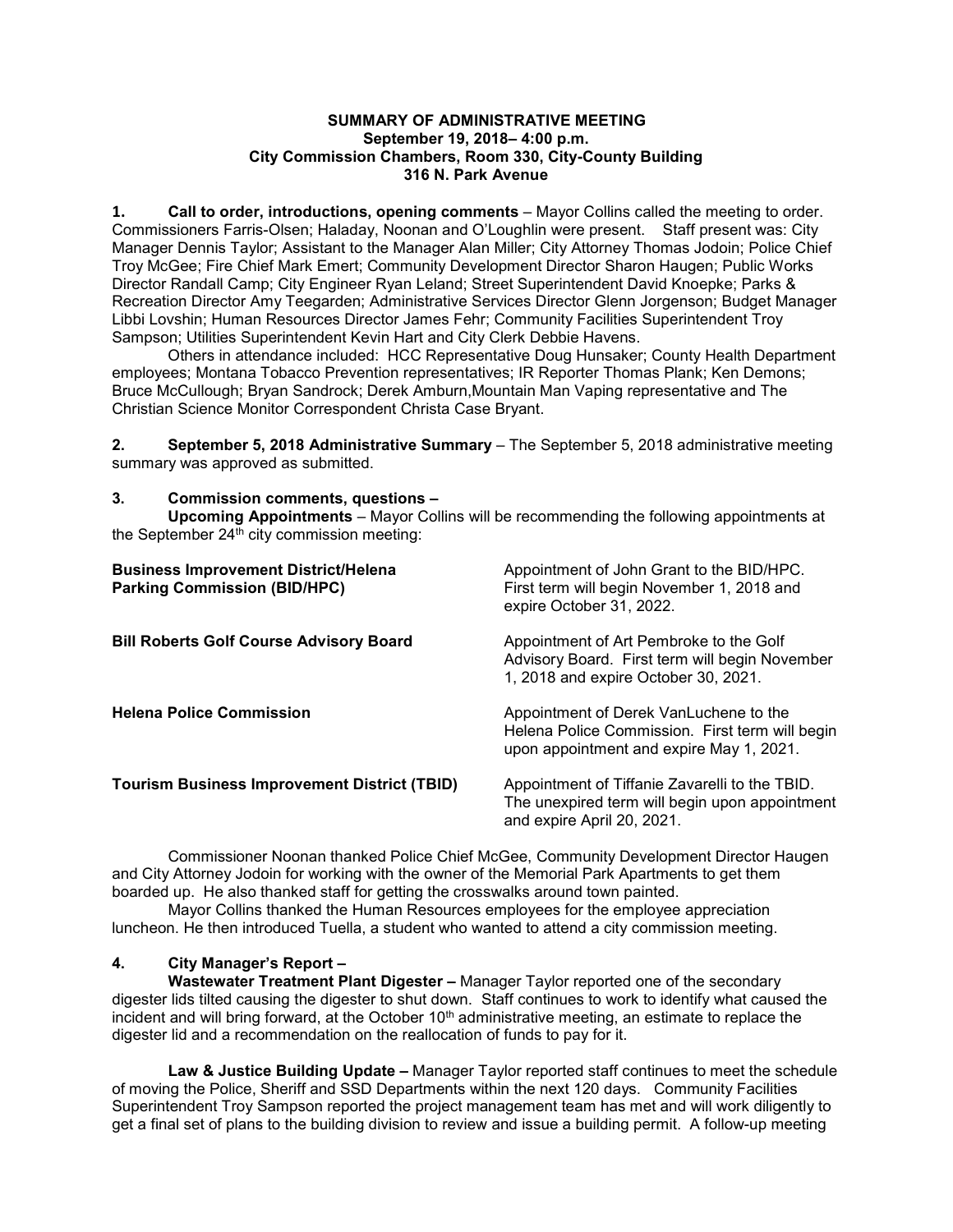with the Police and Sheriff will happen to review the final plans. The project is on a fast track to accomplish the move within the 120 days.

**Residency Requirements for Future City Department Directors –** Manager Taylor reported he has done some preliminary research on the residency requirements for City Department Directors; there are cities that have had residency requirements and are moving away from the requirement and there are cities that have not had them and are now are moving toward them. There are pros and cons of having a residency requirement and highlighted a list of both.

This would be a new requirement for the city of Helena. He noted if an employee is promoted within and lives outside the city limits, the commission could approve an exemption. Another option would be to give a certain amount of time for residency.

There was commission consensus to move forward and bring back some recommendations for commission consideration.

**Municipal Court's Surcharge –** Manager Taylor asked Attorney Jodoin to update the commission on the Montana Supreme Court's decision. Attorney Jodoin reported the Montana Supreme Court threw out a \$25 fee that Missoula's municipal court had charged. The Justices ruled that since state law had already set the allowable fees and charges the court could impose, the city did not have the authority to add an additional charge. Helena's Municipal court has stopped imposing a surcharge when someone is convicted of a misdemeanor under state law. The effect of discontinuing the fee is \$16,000 to \$17,000 in revenue per year.

Attorney Jodoin reported the 9th Circuit of Appeals has ruled not allowing camping in city parks and on city streets is cruel and unusual punishment. The city of Helena does have two separate ordinances against camping in the parks and on-street. At this time, the Police Department will discontinue citing people until further discussion to clarify the ruling.

Manager Taylor announced Judge Wood has announced his retirement effective March 2019. Much like replacing a commission member, the commission will make the appointment.

#### **5. Department Discussions Human Resources**

**Extension of Interim City Manager Taylor's Contract** – Human Resource Director Fehr reported the City of Helena's employment contract with Interim City Manager Taylor will expire on October 5, 2018. The hiring process for the City Manager will not be concluded by the date the contract expires. City Manager Taylor is willing to extend his contract to ensure a period of overlap once the city does hire a permanent City Manager.

The contract amendment included in the packet provides an extension of Interim City Manager Taylor's contract to 10 business days after the permanent City Manager starts employment with the City. All other terms and conditions of the contract remain the same.

**Consensus Direction to Manager** – The contract is on the September 24<sup>th</sup> city commission meeting agenda for formal action. The commission thanked City Manager Taylor for agreeing to stay on and extend his contract.

# **City Attorney**

**Service Line Replacement Loan Program** – City Attorney Jodoin reported the draft resolution would (1) create a loan program to assist homeowners in the emergency repair or replacement of water and wastewater service lines and (2) authorize imposition of a fee to be placed on monthly water and wastewater utility bills to fund the program. Staff hopes to bring the resolution establishing the program for formal approval at the October 29, 2018 regular commission meeting. The resolution of intention and final resolution setting the monthly charge on the utility bill is proposed for October 15 and October 29 city commission meetings.

The purpose of staff's memo is to give the commission a brief outline of the program based on commission consensus from prior administrative meetings and obtain guidance from the commission on the initial monthly charge prior to heading into the planned formal actions.

• Eligibility - Owner occupied single residential dwelling unit per lot or parcel that is connected to city water or wastewater systems. Owners of commercial properties, two or multiple dwelling units per lot or parcel, or rental properties are not eligible for program funds. Funds can be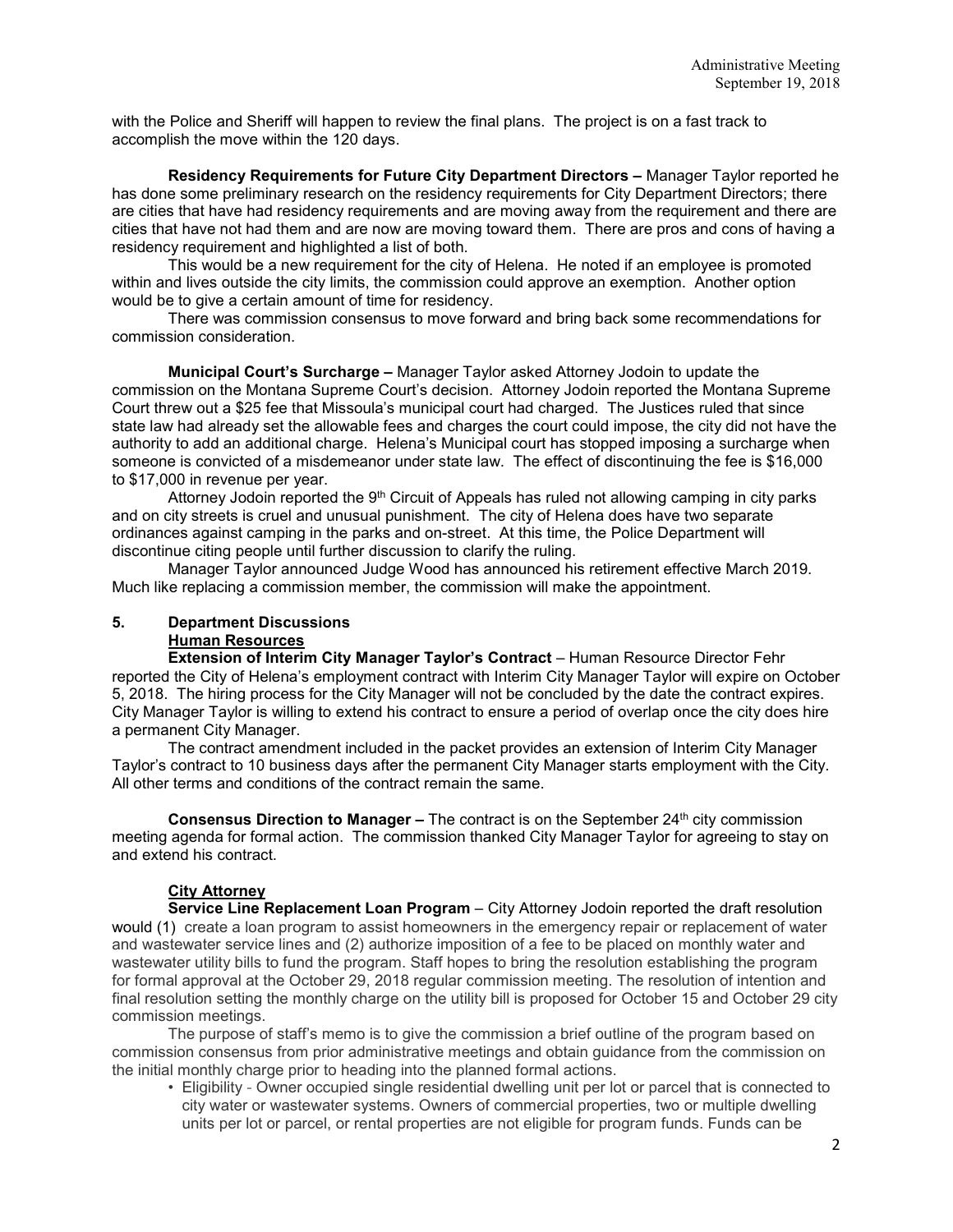used for costs, including labor, materials, permits, and inspections associated with emergency replacement or repair of water or wastewater service lines.

- Funding Assistance- Up to \$15,000 loan per water or wastewater service line at zero percent (0%) interest for 10 years.
	- o Loans will be repaid through equal monthly payments on the utility bill.
	- o Loan balance must be repaid at sale or transfer of property.
	- o Eligible property owners below 80% median household income are not required to repay the loan except at sale of property.
	- o Property owner must enter into an agreement to ensure full payment of loan and consent to repayment via monthly water bill.

Staff needs direction from a consensus of the commission regarding the initial monthly charge prior to heading into the planned formal actions establishing the program and monthly charge. Included in the packet was the following documents:

- Table l indicating the average annual number of water and wastewater service replacements
- Table 2 showing the projected monthly water charges to fund the estimated liability.
- Table 3 showing the projected monthly wastewater charges to fund the estimated liability.
- Table 4 containing an 11 year projected cash flow.
- Draft resolution creating the Residential Water and Wastewater Service Line Replacement Loan Program.
- Draft resolution of intention to establish a monthly fee to fund the Residential Water and Wastewater Service Line Replacement Loan Program.
- Draft resolution establishing a monthly fee to fund the Residential Water and Wastewater Service Line Replacement Loan Program.

Manager Taylor noted MLCT Executive Director Burton submitted a letter endorsing the NLC Service Line Warranty Program.

Commissioner Haladay referenced the language excluding rental properties and asked if single dwelling units, that are not owner occupied, would be included in the program. Administrative Services Director Glenn noted at this time, a landlord can sign an agreement with the tenant where they are responsible for the water bill. However, the landlord could not make the tenant responsible for the replacement of a water or sewer main and if the charges are on the monthly statement, it will be difficult to separate the two charges for one address.

Commissioner Haladay asked why we would exclude single dwelling units. Director Jorgenson stated any rental property is a business that generates revenue and asked where the commission would set the limits. The landlord would have to sign the agreement for the service line replacement loan program. Commissioner Haladay stated it would be easier to include the single dwelling units as far as an assessment standpoint.

Commissioner O'Loughlin stated she would support including all single dwelling units and asked staff to re-work the language to remove the owner occupied single dwelling unit language in Section 2 of the resolution. Attorney Jodoin noted if there is commission consensus, he will change the wording in the resolution prior to commission consideration.

Commissioner O'Loughlin referred to Table 1 and noted the average number of water service line replacements is 16.67 and 43.82 for wastewater line replacements and asked if the related rates are factored into those numbers. Director Jorgenson stated those numbers are not factored in and noted the average replacements are for single family dwellings. If all single family dwellings are included, the homeowner could assess the costs to the renter; however, the repayment of the charges would be the responsibility of the property owner.

Commissioner Haladay stated he supports keeping all single dwelling units as qualified properties; it would be easier and including them outweighs the logistics of repayment. Commissioners Farris-Olsen, O'Loughlin, Noonan and Mayor Collins concurred.

Commissioner Haladay clarified the property owner would be responsible for the repayment into the service line replacement program and the goal is to have the fund become self-sustaining over a number of years. Director Jorgenson concurred.

Commissioner Noonan thanked staff for bringing this forward.

Commissioner O'Loughlin referred to the last sentence in Section 7 and asked if it is possible to put a time certain where those within the 80% of Median Household Income would be required to re-pay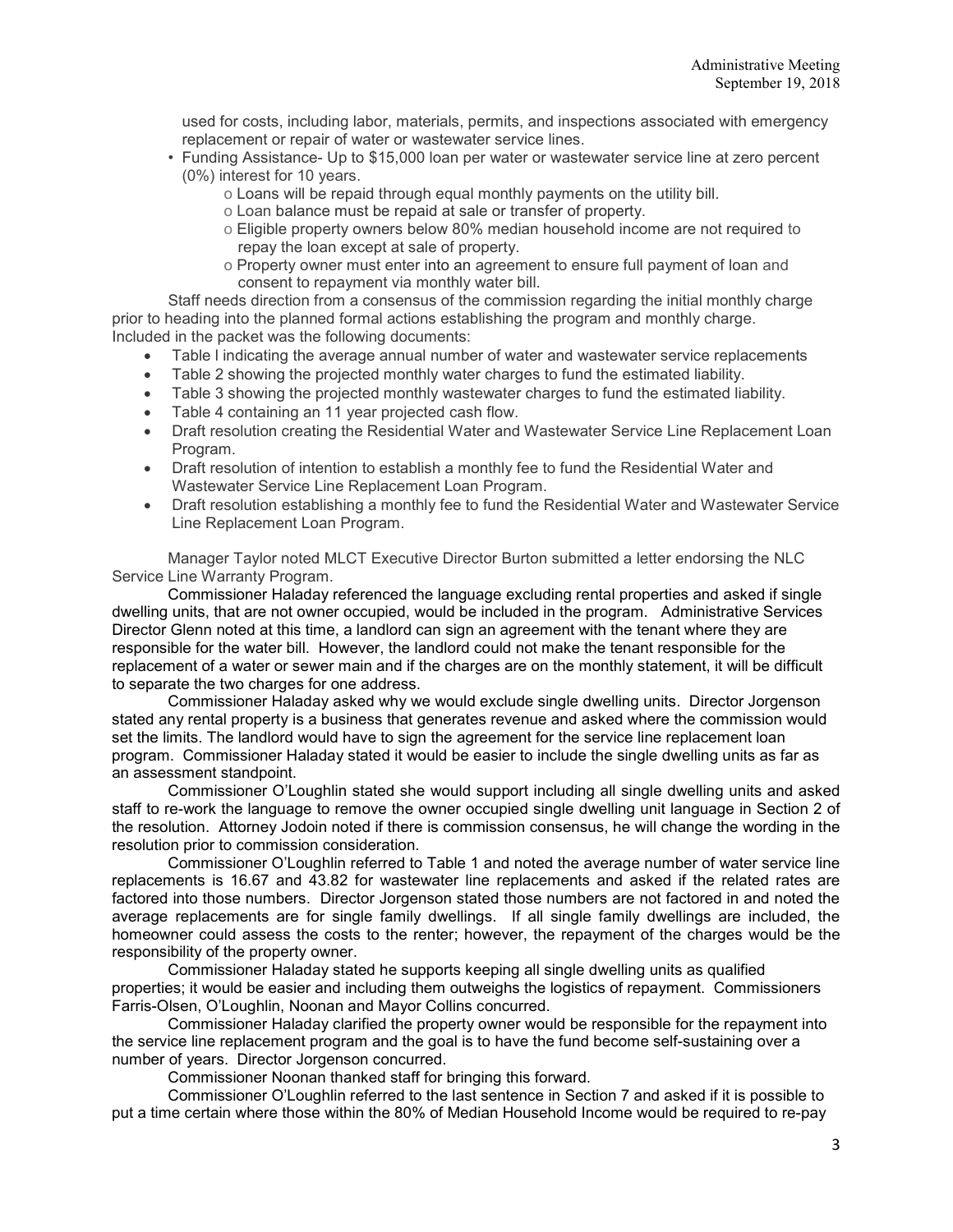the loan. Attorney Jodoin stated the ordinance could be changed. He also noted this proposal is not like any other city; most go through the National League of Cities program. The language in the proposal is similar to the city's sidewalk program and renewable energy program.

Commissioner Farris-Olsen thanked staff for including the 80'% of Median Household Income into the ordinance.

Attorney Jodoin asked for commission direction on setting the monthly fee for water and wastewater to be included in the resolution of intention.

Commissioner Haladay referenced Table 2 for the projected monthly charge of \$2.50 needed to fund water loans and Table 3 for the projected monthly charge of \$6.47 needed to fund wastewater loans. Director Jorgenson referred to Table 1 and noted the numbers continue to climb every year; staff is trying to get closer to what the actual numbers are. Commissioner Haladay asked if the rates are set at the \$2.50 and \$6.47, would that fully fund both programs. Director Jorgenson concurred and noted the resolution would be reviewed and could be amended on annual basis.

Commissioner Haladay stated if this moves forward as recommended and there are more requests for the loan program than funding, the city would still fund those requests through other wastewater/water funding and then address it during the next fiscal year budget

Commissioner O'Loughlin asked what the typical cost of replacing a service line is. Utilities Superintendent Hart state the average cost to replace a service line is \$15,000 for both water and wastewater.

**Consensus Director to Manager – Bring forward a resolution establishing a residential water and wastewater service line replacement loan program and a resolution of intention to establish a monthly fee to fund the residential water (at the rate of \$2.50 per month) and wastewater (at the rate of \$6.47 per month) service line replacement program and amend Resolution 20488.**

**Youth Access to Tobacco Products Control Ordinance** – Attorney Jodoin reported per commission consensus at the July 31, 2018 administration meeting, a draft of an ordinance entitled "Sale of Tobacco" that regulates (1) self-service tobacco product vending machines and (2) the sale of flavored tobacco products to minors is part of the packet. .

Current Situation / General Analysis: The state of Montana currently controls youth access to tobacco pursuant to the "Youth Access to Tobacco Products Control Act" ("Act") found in Title 16, Chapter 11, Part 3 of Montana Code Annotated. The Act generally prohibits the sale and distributing of tobacco products, alternative nicotine products, or vapor products to anyone under 18 years of age. This includes the sale of tobacco products, alternative nicotine products or vapor products through self-service vending machines, except in locations where alcoholic beverages are sold and consumed on premises. Section 16-11-31 l of the Act permits local governments to adopt regulations on the same subject of the Act so long as such regulations are not more stringent.

Attorney Jodoin stated in reviewing the proposed regulation of self-service tobacco product vending machines, he believes it is not more stringent so long as the restaurant/bar exception to selfservice vending machines is added to the ordinance.

Speaking specifically to the regulation of flavored tobacco products under §4-14-4 of the proposed ordinance since that is a subject that is not presently regulated by the Act, I opine that the City has the authority to regulate such sale of flavored tobacco products.

The ordinance as presently drafted raises four substantive issues for discussion.

**1. Civil Enforcement vs. Misdemeanor Criminal Enforcement.** Section 4-14-7 of the draft ordinance calls for a civil enforcement through imposition of an "administrative penalty" or "civil fine." While it is not clear by what mechanism or process this penalty or fine is imposed and due process ensured, the civil fine may be interpreted by the Helena Municipal Court as a "municipal infraction." Section 7-1-4151, MCA, dictates that mw1icipal infractions be tried in the same manner as a small claim. Section 25-35-505, MCA, governs small claims court procedures. Germane to the present discussion is the restriction against attorneys participating in the case unless both parties are represented by attorneys and the limit that only 10 claims may be brought per year. There may well be fewer than 10 claims related to compliance enforcement of the two substantive sale of tobacco regulations contemplated by the ordinance. Further, it may not be too difficult to proceed without the City Attorney's office formally prosecuting the case. However, training staff to do so would need to be done.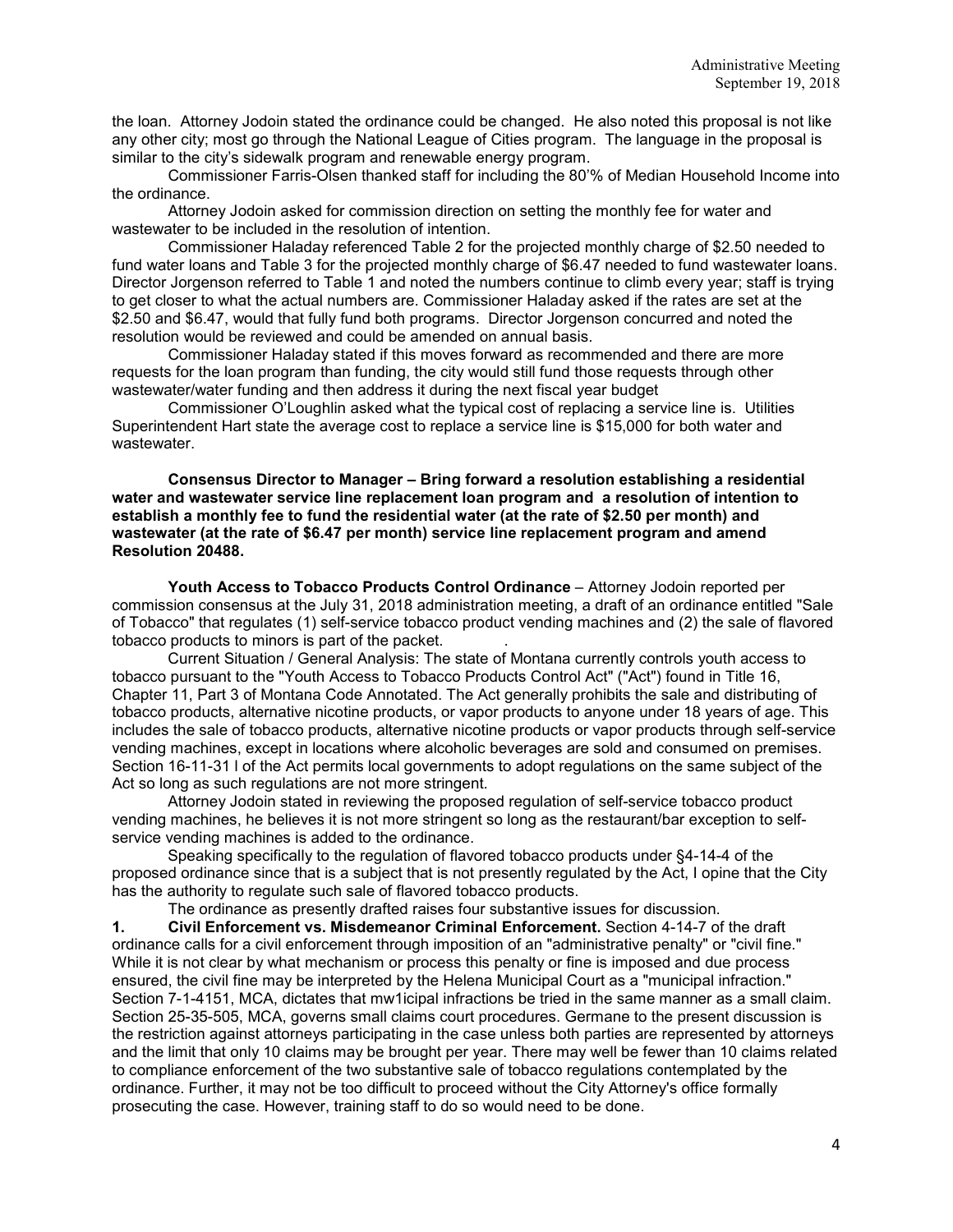Past experience with the initial implementation of the "social host" ordinance related to enforcement of civil judgments may not be as much of a concern considering that civil enforcement of the present ordinance could be more effective against store managers or owners found to have violated the ordinance. Individual employees who have sold "flavored tobacco products" to minors would fall into the difficulties of ci vii judgment enforcement highlighted by the "social host" ordinance, specifically the implementation of a default judgment against individuals who may or may not have property to which judgment can be attached.

*Staff recommends a violation of the ordinance be a misdemeanor offense with only a fine and not potential jail time.*

*2.* **Implementation of Compliance Inspections and Enforcement.** Who will conduct compliance inspections and ultimately enforce the ordinance as required by 4-14-5(B). The city currently has only one FTE performing code enforcement. Generally, the bulk of enforcement actions of this position are related to sidewalk trip hazards, sidewalk snow and ice removal, and nuisance vegetation and rarely result in citation whether civil/municipal infraction or criminal. Given the present workload and staffing of the Helena Police Department it cannot be recommended that it be given responsibility for compliance inspections.

*Staff recommends creating and implementing a more robust code enforcement division which would carry out potential future additional code enforcement duties. Volunteers, or contracting with the County Board of Health, for the initial enforcement may be an option but may prove to be substantially difficult to implement since ultimate prosecution would be instructed by the City Attorney.*

**3. Extra-territorial Jurisdiction.** Section 4-14-6 extends the regulations of the ordinance to five miles beyond the corporate limits of the City of Helena. Generally, the City does not have extra-territorial jurisdiction to enforce its rules and regulations except for subdivision and zoning regulations. In reviewing a similar ordinance proposal in Missoula, I was able to determine that the authority cited for the five mile extra-territorial jurisdiction is 7-4-4306, MCA. Unfortunately, Attorney Jodoin stated he does not view that section as granting the City of Helena extra-territorial jurisdiction because it is applicable to strong mayor form of government, not commission-manager form of government. In Helena the city manager is the chief administrative officer, not the mayor.

*Staff recommends striking Section 4-14-6 of the draft ordinance thereby limiting jurisdiction to the boundaries of the city limits.*

**4. Segregation of Fines.** Section 4-14-7€ of the proposed ordinance calls for administrative segregation of fines collected for violation of the ordinance to be used exclusively for implementation and enforcement of this chapter. It appears that given the potential small sums it would be overly burdensome to track and create separate line items. For example, fines for misdemeanor criminal prosecution do not pay for Helena Police Department directly.

*Staff recommends striking Section 4-14-7€ of the draft ordinance thereby allowing any fines collected be placed in the general fund.*

Attorney Jodoin noted the following attachments were included in the packet: Montana Code Annotated provisions; Draft Ordinance and Missoula Ordinance 3604.

Commissioner Noonan stated the code enforcement issue should be looked at regarding the budget and implementation. Manager Taylor concurred there is a need for additional code enforcement staff that would be appropriately trained.

Mayor Collins and Commissioner Farris-Olsen stated the commission authorized additional code enforcement staff with the current workload. Both stated they would support moving forward and coordinate with the county on enforcement and look at additional staff during the FY20 budget process.

Human Resources Director Fehr noted there was a parks department staff that dedicated .25 percent of their time to code enforcement.

Commissioner Farris-Olsen stated he would support the recommendation of a violation being a misdemeanor with no jail time and concurred to remove the Extra-territorial Jurisdiction and Segregation of Fines language from the draft ordinance.

Commissioner Farris-Olsen referred to the draft ordinance and recommended changing the term "alternative smoking device" to "electronic smoking device".

Commissioner Haladay referred to Section 4-14-7E and asked with the first offense the city could remove the business license. Attorney Jodoin concurred and noted the city currently has the authority to remove the business license with a city code violation.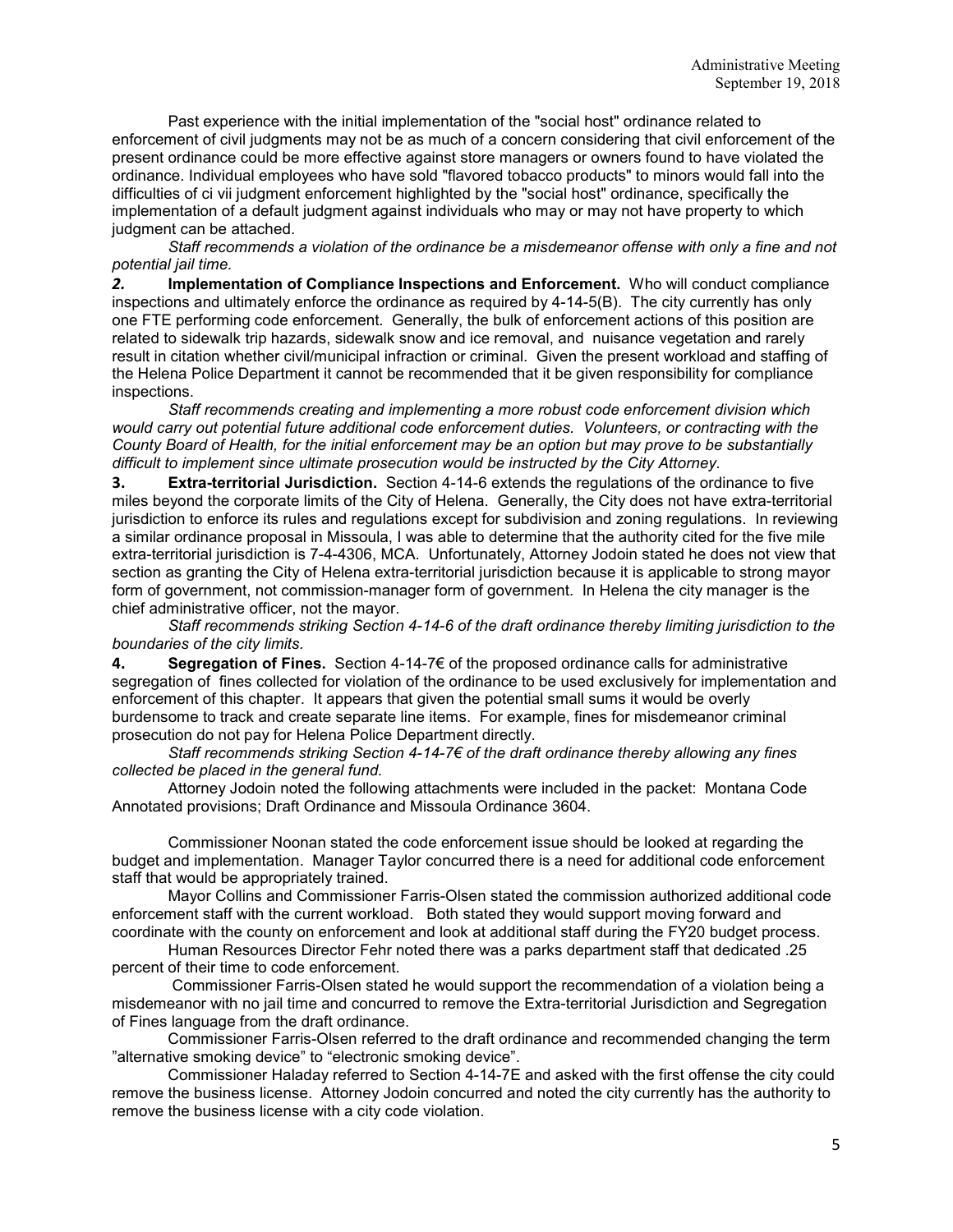Commissioner Haladay referred to the Extra-territorial Jurisdiction and asked if the county has to agree to the five miles beyond the corporate limits of the city. Attorney Jodoin noted the language comes from the same section that allows the city to do it; however, it has to have the consensus of the Board of **Health** 

**Public Comment** - Lois Fitzpatrick, American Cancer Society, Cancer Action Network, spoke in support of the proposed ordinance; the goal is to stop youth from smoking

Nicki, Montana Tobacco Prevention Coalition, spoke in support of the ordinance and the recommended amendment of Commissioner Farris-Olsen. She also handed out the Tobacco Prevention's recommendations and guidance on the point of sale pilot project.

Commissioner Farris-Olsen asked what language is missing. Nicki referred the commission to Section4-14-3 and noted this section does not address the definition of tobacco products or electronic smoking devices. Commissioner Farris-Olsen stated it is his intent to include the definition as recommended by the Montana Tobacco Prevention Coalition.

Karen Lane, Lewis & Clark Health Department, spoke in support of the ordinance and noted any type of resolution to address the concern that youth is being attracted to smoking materials. This is to keep the products out of reach of children.

Derek Amburn, owner of Mountain Man Vaping, stated vaping is not smoking and should not be a part of this debate. He also submitted a letter from Markette & Chouinard Attorneys at Law in reference to the Ravalli County Indoor Clean Air Act Enforcement Protocol.

Kevin Hamm stated he is an advocate for not smoking and suggested the definition should be "all nicotine products".

# **Consensus Direction to Manager – Staff will place first passage of the ordinance on the October 15th city commission meeting agenda and will update the draft with the recommended changes.**

**Regulation of Outdoor Smoking near Indoor Public Places –** Attorney Jodoin noted Title 4, Chapter 13 of Helena City Code contains the City's smoking regulations. The vast majority of that Title regulates indoor smoking and predates the Montana Clean Indoor Air Act ("Act"). As a result of the Act, the City's regulations have largely been preempted by state laws.

The one section that has not been pre-empted is Section 4-13-5, which presently prohibits smoking "within a reasonable distance such that tobacco smoke may enter through its entrances, windows, ventilations systems or other accesses and circulate to nonsmoking areas." "Smoking" is defined as [t]he act of lighting, smoking, or carrying a lighted cigar, cigarette, or pipe."

There have been a small handful of complaints over the years regarding individuals smoking outside wherein the smoke is reaching indoor areas subject to the regulation of the Act. Such complaints have been typically handled by contacting the property owner to inform them of the "reasonable distance" requirement with a request that they encourage folks to smoke in a different location. No one has been cited for a civil penalty and it is arguable that the "reasonable distance" standard is too vague to enforce.

Per commission consensus at the July 31, 2018 administrative meeting, a draft of an ordinance was included in the packet that (1) amends the current prohibition form smoking within a reasonable distance of entrances and windows of nonsmoking indoor areas to thirty feet (30') and (2) adds "vaping" and the smoking of marijuana, even for medical purposes.

All violations would remain a municipal infraction subject to a civil penalty of not more than \$100.00 for each violations.

# **Questions Posed:**

1. Who will enforce the more specific standard?

The city currently as one "code enforcement officer" who handles non-zoning compliance code complaints such as sidewalk snow removal, sidewalk trip hazards and nuisance vegetation. This position is shared between Public Works and Parks and Recreation and also has duties attendant to encroachments and trespasses on City park and pen space property.

It is likely that the City will need to hire additional FTE to create a code compliance office to handle the current code enforcement workload as well as the potential workload created by this proposal and the concurrent ordinance regulating the self-service sale of tobacco and sweet flavored tobacco.

2. Municipal Infraction or misdemeanor?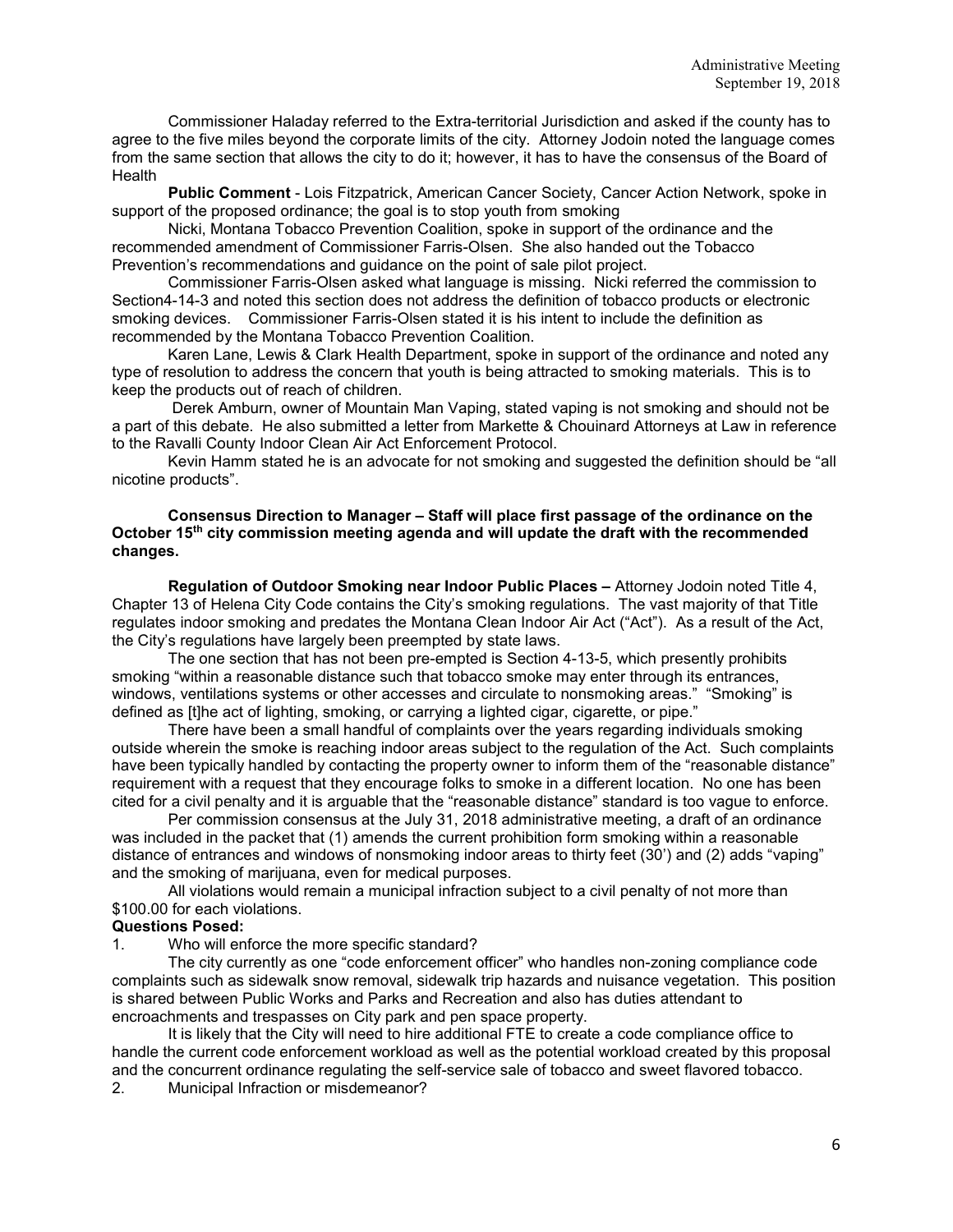Current interpretation of the small claims court jurisdiction of Helena Municipal Court may limit the number of municipal infractions brought before the court on an annual basis. This was addressed in the memo regarding the self-service sale of tobacco and sweet flavored tobacco.

Commissioner Noonan noted "reasonable distance" is tough to enforce and noted he questions the practicality of the 30'. Commissioner Farris-Olsen stated he has heard enough complaints that it warrants the change to the 30'; the responsibility falls on the individual.

Attorney Jodoin asked if the ordinance is city-wide or specifically the pedestrian mall.

Mayor Collins concurred with Commissioner Noonan comments, is this a practical ordinance. Commissioner Farris-Olsen stated the 30' would eliminate smoking adjacent to the businesses and the pedestrian mall.

Commissioner O'Loughlin Heather asked how the recommended 30' compares to other communities in Montana and what standards do they have. Attorney Jodoin stated Yellowstone County has adopted a similar regulation that is being challenged for due process and the city of Missoula is talking about pursuing but has not done so.

Commissioner Haladay stated he supports moving forward with the ordinance.

Public Comments - Karen Lane stated Lewis and Clark County Health Department supports the ordinance and noted they have received complaints regarding the infiltration of smoke; which is the key to a violation.

Nicki with the Montana Tobacco Prevention Coalition stated there are other communities that have either adopted a specific distance or are considering it.

Derek Amburn, owner of Mountain Man Vaping, again reiterated that vaping should not be part of this discussion. He noted second hand smoke has been proven to be harmful; however, vaping has no harmful effects.

Lois Fitzpatrick, American Cancer Society, stated they support any setbacks for businesses allowing smoking; she also stated vaping should be included in the definition.

Bryan Sandrock, owner of 4J's Casino addressed the commission in opposition of the proposed 30'. He also submitted a written letter outlining his concerns.

Bruce McCullough, owner of Miller's Crossing and President of the Tri-County Beverage Association, stated this ordinance will not work in the industry and will adversely affect every tavern in Helena. He suggested both sides sit down and try to come up with a compromise.

Discussion was held between the commission and public on the proposed 30'.

Commissioner O'Loughlin stated there are a couple of items playing out. The commission has been hearing from residents regarding the smoking adjacent to their homes. She is also curious regarding the comment about entryway versus building. She suggested putting this on hold and take some time to review the recommended 30' from entryway versus the building or a residential area. The concerns are very real and there are circumstances where people are having to walk through smoke.

Commissioner O'Loughlin stated she supports moving forward with previous item and have additional discussion on this item. She appreciates the public comment received.

Mayor Collins and Commissioner Noonan agreed this item needs additional discussions. Commissioner Farris-Olsen stated there has been discussion regarding this issue; he does not believe there is a need to table it to look at more closely.

Commissioner Haladay stated there is no need to push this back any further and would move it forward as it is currently written. The argument is the same as when the commission originally adopted Helena's clean indoor air ordinance. There are public health effects and there is going to be bumps on how it is enforced; however, he believes social norming will happen.

Manager Taylor stated staff will bring the ordinance forward for first passage in October; if there is a desire for additional discussions, staff can facilitate it.

Commissioner Noonan stated he agrees totally with the health issue and supports moving forward at this point; however, it needs to be made clearer and more practical for the enforcement and where the distance will work.

Commissioner O'Loughlin stated she too supports moving forward and noted the ordinance could be modified after the public hearing has been held. She appreciates the feedback on what the modifications could look like and asked people to submit constructive suggestions.

Commissioner Farris-Olsen asked the public to submit any recommendations in writing and prior to the public hearing. This will allow the commission to review and consider them prior to taking action.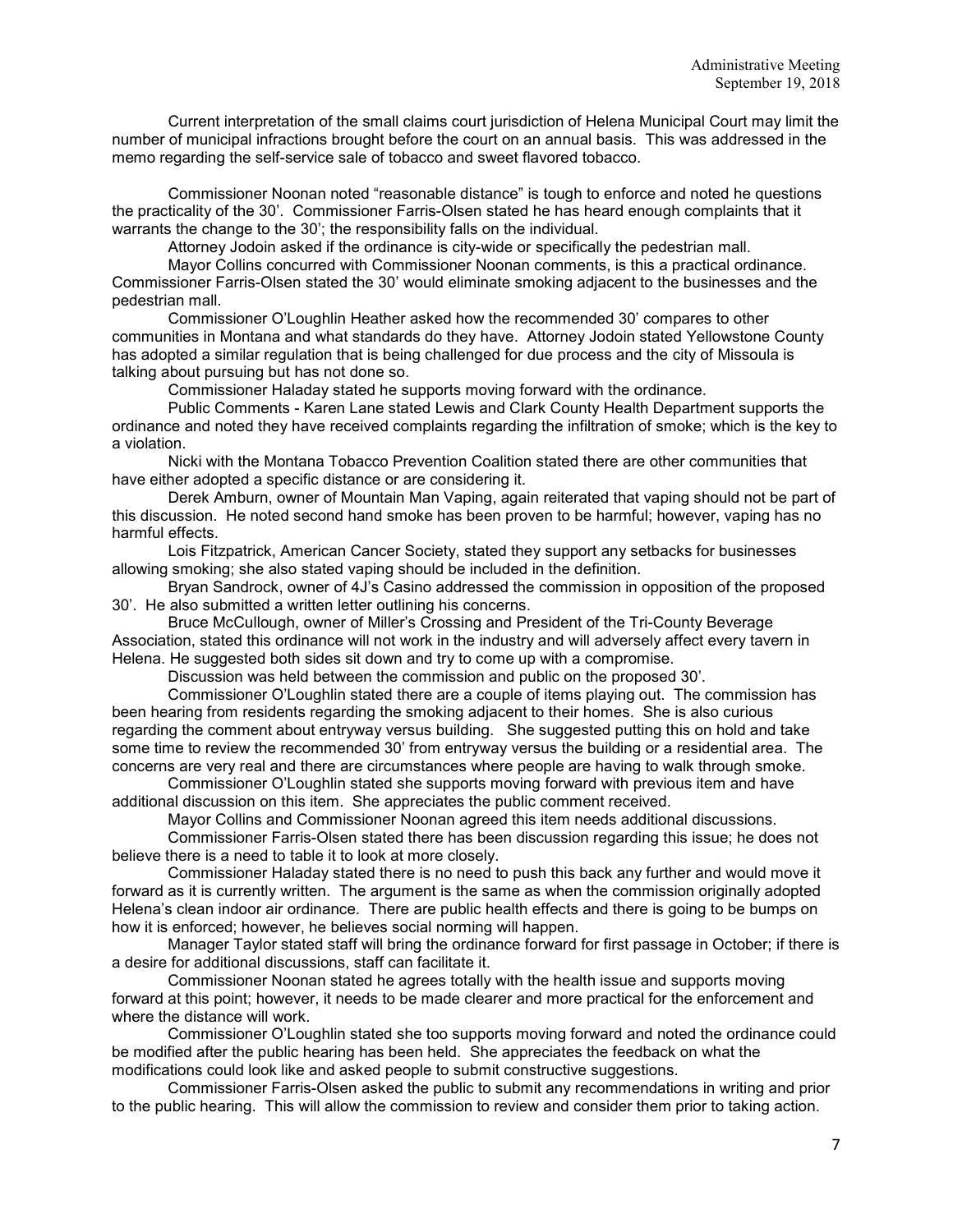**Consensus Direction to Manager – Move forward with putting this on the October 15th city commission meeting agenda for first passage of the ordinance. If there is a collaborative process, please refer them to the City Manager's office to help develop a concrete proposal.** 

# **Public Works**

**Sidewalk Projects – FY19 –** City Engineer Leland presented the following 8 staff recommended pedestrian projects. These project are in various stages of design but have no funding associated with the projects.

- 1. Squaring up and improving the Neil and Fuller intersection. The project will improve pedestrian connectivity and has received public support.
- 2. Squaring up and improve the Lawrence and Warren intersection by the new Central School. This project will improve pedestrian connectivity to the new central school and the cathedral. Conceptual design will be presented at the administrative meeting.
- 3. Install sidewalks along National from the end of Centennial Trail to Lyndale. This project will complete a section of missing sidewalk on Centennial Trail. Currently Centennial Trail dead end at National with no receiving sidewalk and staff has received complaints.
- 4. Bulb-out at Highland and Montana. This project will improve the pedestrian cross walk at Highland and Montana.
- 5. Sidewalks on Knight Street from Benton Ave to CR Anderson School.
- 6. Sidewalks along Fee Street from 11<sup>th</sup> Ave to Eagle Manor.
- 7. Traffic Calming on Beattie Street Bulb-outs at Clinton Park and Broadway
- 8. Beattie Street paving and sidewalks on the dirt section of Beattie Street south of Rhode Island Street

The costs listed below are very preliminary cost estimates for all the projects.

# **Cost Estimate of the Projects**

Neil Fuller Intersection - \$300,000 Lawrence and Warren Intersection - \$150,000 Sidewalks on National – \$70,000 Bulb-Out Highland and Montana with Sidewalks – \$175,000 Knight Sidewalks - \$350,000 Sidewalks on Fee - \$125,000 Beattie Street Traffic Calming –\$60,000 Beattie Street Paving -\$422,000

Engineer Leland stated these project have been brought up at the previous administrative meeting and are in various states of design. Staff will be looking for consensus direction on the projects and budgets.

After commission discussion there was consensus on the following recommendations:

- Lawrence and Warren Intersection and Highland Street bulb-outs and Montana Avenue with sidewalks – Move forward with these two projects - Safe Routes to School
- Neill-Fuller Avenue Identify actual costs with plan to move forward
- National Avenue and Fee Street sidewalks Consider ordering in sidewalks
- Knight Street sidewalks Do not move forward at this time, wait for additional community input
- Beattie Street traffic calming and paving to be considered with trailhead plan.

**Winter Response Update** – Street Superintendent David Knoepke reported the proposed snow policy revisions and considerations were presented at the April 4, 2018 administrative meeting. He then gave a PowerPoint presentation that included the following:

- Plan Objectives and Goals Snow and ice control objectives and goals
- Level of Service
- Expectations
- Implementation
- Priorities Emergency Snow Routes